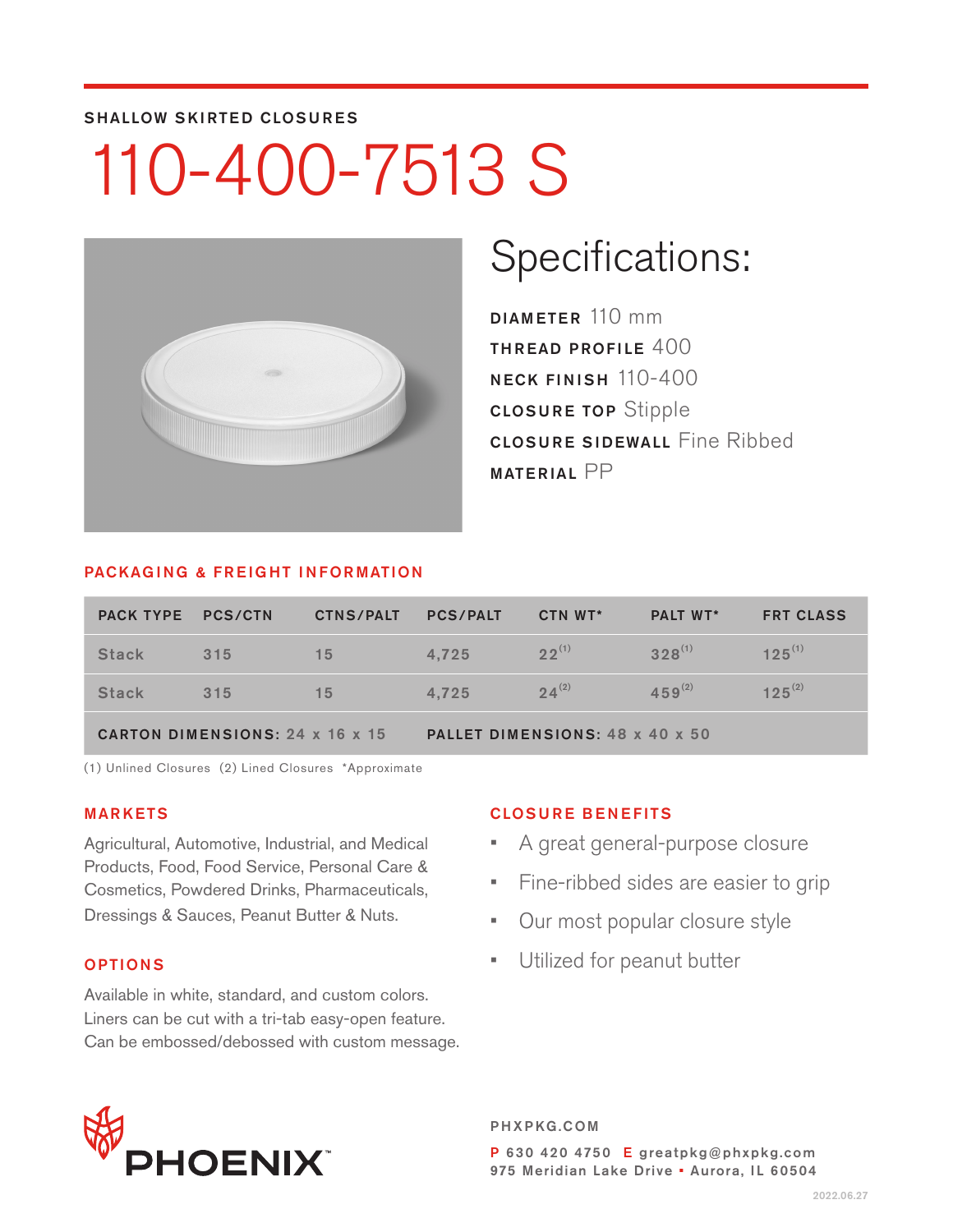#### SHALLOW SKIRTED CLOSURES

# 110-400-7513 S



| NOTES: (UNLESS OTHERWISE SPECIFIED)<br>1. ALL DIMENSIONS ARE IN INCHES.<br>2. SEE CHART FOR DIMENSIONAL TOLERANCE. |     |                   |                    | 06.16.15 Update Dimensions                                                          |     |
|--------------------------------------------------------------------------------------------------------------------|-----|-------------------|--------------------|-------------------------------------------------------------------------------------|-----|
|                                                                                                                    |     | DATE              | <b>DESCRIPTION</b> |                                                                                     |     |
| THIS OR FACSIMILE THEREOF IS THE EXCLUSIVE PROPERTY OF                                                             |     | <b>TOLERANCE</b>  |                    | <b>TURNS</b><br>MAT'L<br>$ $ PITCH/TPI 200<br>$1 - 1/4$<br>PP [HDPF]<br>$5^{\circ}$ |     |
| PHOENIX AND MAY NOT BE REPRODUCED WITHOUT THE<br>EXPRESSED WRITTEN CONSENT OF PHOENIX. SOME OR ALL OF              | . X | ±0.1              | <b>DRAWN</b>       | $ $ DATE 01.03.98 SCALE<br>RF7                                                      | REV |
| THE ITEMS DEPICTED ON THIS DRAWING MAY BE COVERED BY                                                               | XX. | ±0.02             |                    | $110 - 400 - 7513$ SI                                                               |     |
| <b>CURRENT PATENTS OR PATENTS APPLIED FOR BY PHOENIX.</b>                                                          |     | $XXX$ $\pm$ 0.010 |                    |                                                                                     |     |



PHXPKG.COM P 630 420 4750 E greatpkg@phxpkg.com 975 Meridian Lake Drive • Aurora, IL 60504